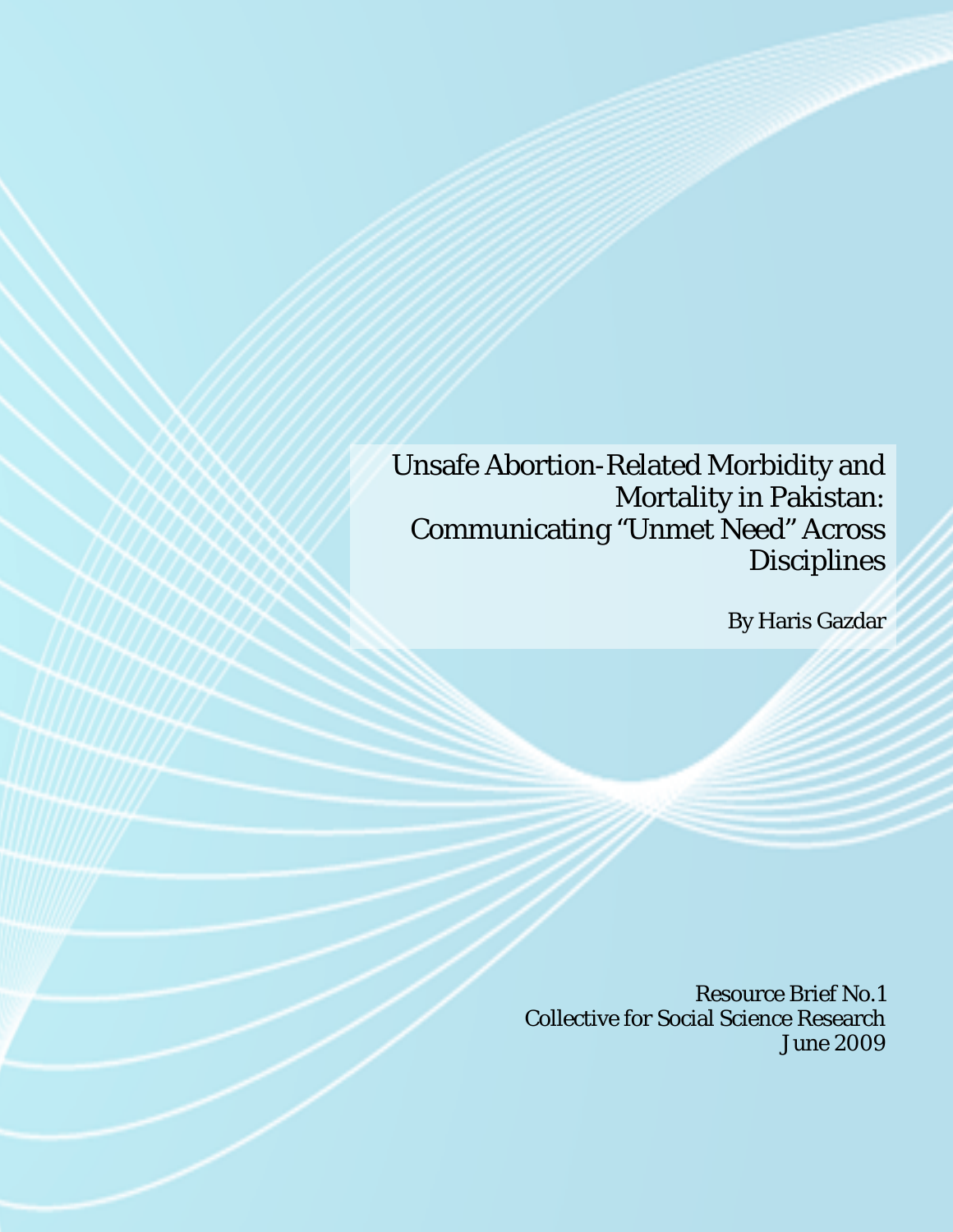# **Communicating "Unmet Need" Across Disciplines**

Mainstreaming its insights and concerns is one of the greatest policy and public advocacy challenges for the Sexual and Reproductive Health (SRH) community. Working across disciplines opens up new audiences and allows wider dialogues. But it also forces us to overcome communication hurdles in reaching out to other disciplines. "Unmet Need" for family planning is a fundamental concept in SRH on which a wide range of activities base themselves. This note explains why economists might have difficulty in understanding this concept, and ways in which the linguistic gap can be bridged.

#### **Revealed versus stated preferences**

Before we examine how economists might look at the issue of unmet need it is useful to say something about how economists look at things in general. Modern economics makes a virtue out of deriving its results from assumptions about the **rational behaviour of sovereign individuals**. This does not mean that economists believe that the world actually functions in this way. They acknowledge that reality is far more complex. But formal economics, and therefore

**Economists are interested in revealed preference, that is the choices people actually make, rather than their stated preference, which is the basis of the unmet need concept in SRH.** 

The *Pakistan Demographic and Health Survey 2006-2007* (PDHS) defines those fecund married women aged 15-49 who say they want to delay or stop having more children, **but are not using family planning as having an "unmet need".** Women who are currently using family planning are defined as having "met need". The two categories taken together are defined as the "total demand" for family planning.<sup>1</sup> A quarter of all fecund women in Pakistan had an unmet need for family planning – 14 per cent for limiting births and 11 per cent for delaying them.

 $\overline{a}$ 

economists' understanding of issues starts from the assumption of rational and sovereign individuals. These assumptions can be relaxed in order to understand particular outcomes, but they are the starting point. A direct implication of the assumption of rational and sovereign individuals is that people are able to make choices that are good for their well-being. What people *actually do* – that is, the choices they actually make, under the constraints that they face – is of far greater analytical value to economists compared to what people *say they would do*. So, **"revealed preference"** trumps "stated preference" most times.

Revealed preference is the gold standard of behavioural information. If people choose to do something then there is integrity to that choice – empirically and

Resource Brief No.1. *Communicating Unmet Need Across Disciplines* 

<sup>&</sup>lt;sup>1</sup> National Institute of Population Studies and Macro International Inc., 2008: Table 7.4.p. 82,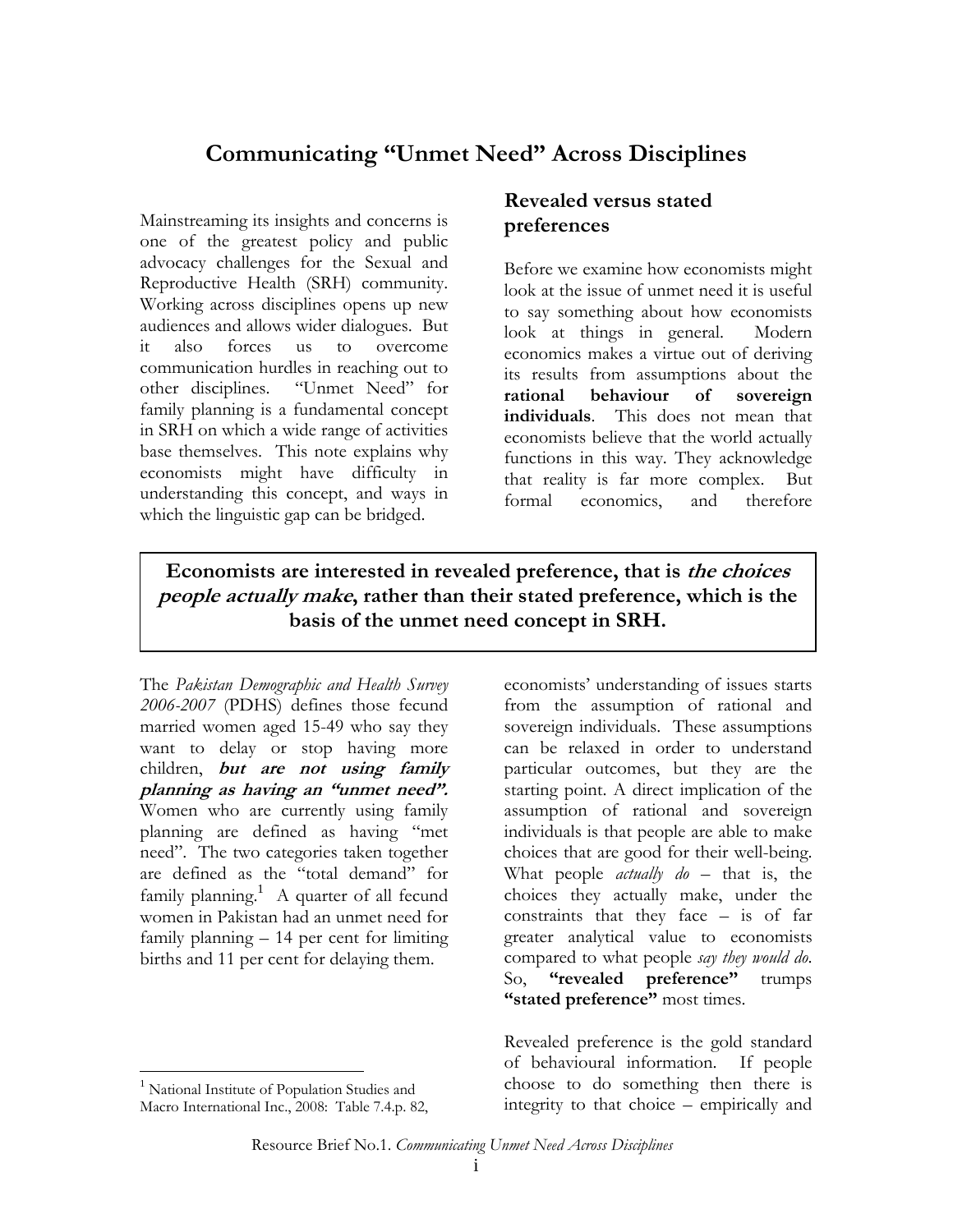philosophically speaking. Because rational and sovereign individuals know what is best for them. One can immediately see that the concept of unmet need will run is that individuals face serious *informational constraints* – and that is why their choices lead them to sub-optimal outcomes, such as low contraceptive prevalence despite

**According to the Pakistan and Demographic Health Survey (2006- 2007), a quarter of all fecund women in Pakistan have an unmet need for family planning. That is, 14 per cent want to limit births and 11 per cent want to delay them.** 

into problems unless it is buttressed with clearer definition. After all, unmet need is defined as the **difference** between stated preferences and actual use of family planning.

### **The old-fashioned way**

There are broadly three ways in which economists can think about unmet need. The first way can be a little old-fashioned, and also leads to old-fashioned policy responses. This is the idea that national (or global) economic goals require a lower rate of population growth than the one that exist. In other words, the country or the world as a whole "need" lower levels of fertility than actually exists, and the difference between the two is the unmet need for family planning. This view pays little attention to the sovereignty of individual choice, and has been used as a justification for forcing people to have fewer children. The one-child policy is an example of this. Although there was a time when this approach was condoned, in the case of China, today economists prefer to stick to their model of individual choice for fertility decisions.

### **Information and agency**

The second way of thinking about unmet need from the economists' point of view

extensive awareness-raising activities. This would explain the gap between people's stated preference and their actual behaviour in terms of the fact that people don't know what the real costs of contraception or fertility are, and hence they make sub-optimal choices.

Thirdly, economists are willing to concede that in the real world individuals might not enjoy agency. Specifically, if women are to bear most of the costs of childbearing and rearing – through their health and their economic resources – but if their voices are ignored while making fertility and FP decisions – we will have unmet need.

How, then, do we reinterpret the concept of unmet need so that it makes sense to economists and economic policy-making? It is useful to recognize that both SRH and economics have moved on from the paternalistic view of the world, where one could assume that people did not know (or care) about the consequences of their fertility choices, and therefore had to be told what to do in the light of the greater good. The SRH world has moved into a rights-based paradigm, where it is being argued that fertility choices must be expanded in accordance with individual rights, entitlements and well-being, particularly those of women. The economists too want to inhabit a world of individual choice and agency.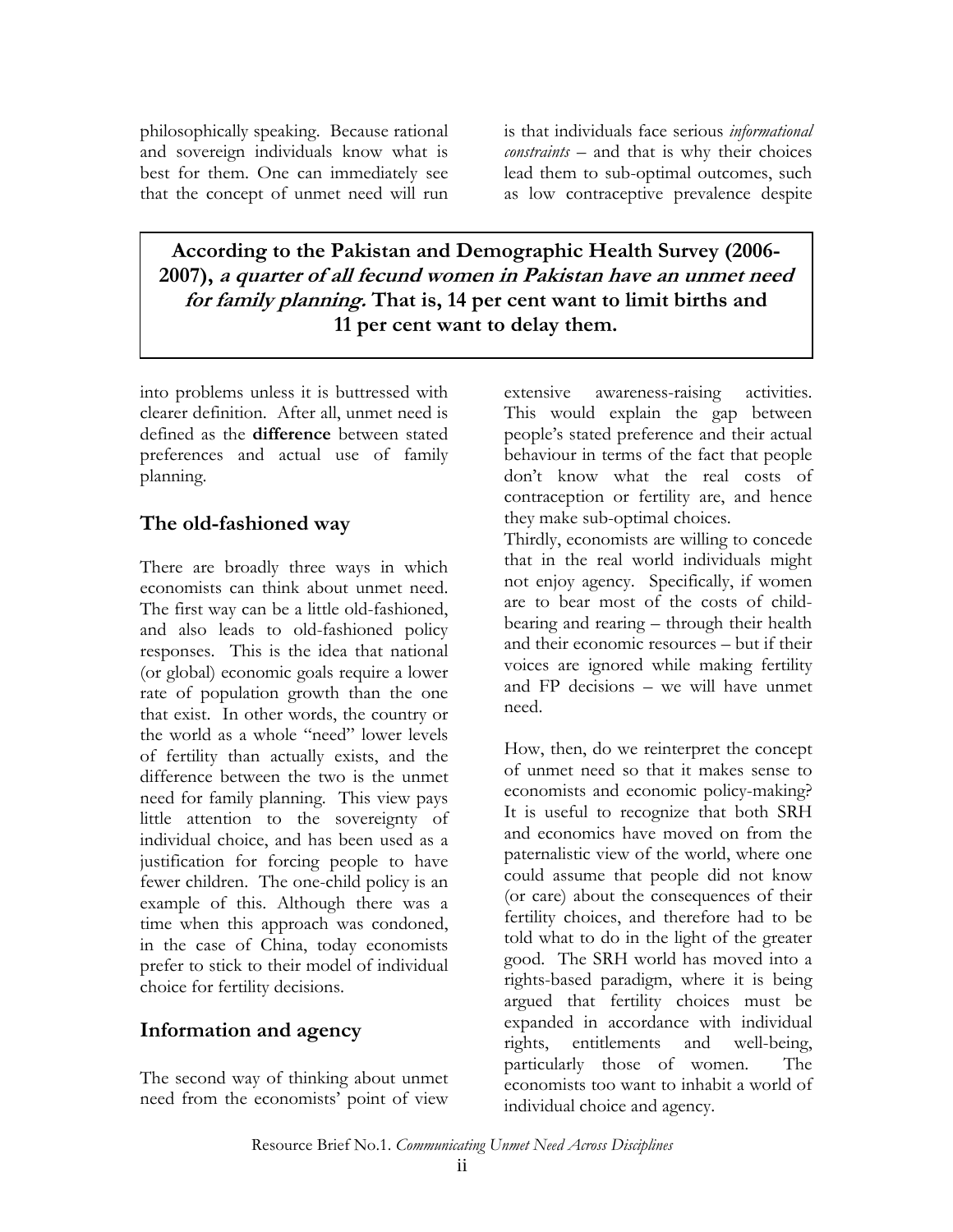### **Translating "unmet need"**

There are three ways of translating unmet need into economic concepts.

First, unmet need signifies the presence of latent but not effective demand for contraception. Researchers may find that couples express a desire for smaller families, but actually do little about it, maybe because they are constrained by the cost of contraceptives. The policy response, therefore, would be to subsidize the supply of contraceptives, which in fact has already been done in Pakistan. However, the PDHS reports that only 0.8 per cent of the women who did not

Third, it is possible that there are issues of **constrained agency**. This means that even if individuals are well-informed about the implications of their choices there is unmet need because **those who make decisions are not the ones who bear the consequences.** The consequences could be a negative impact of childbearing on women's health, the economic costs of an extra child, or the health cost of an unsafe abortion. The most prominent policy implication of constrained agency is that we are not able to assume that the household or the family is one welfare unit, in which each individual has equal decision-making power and the household acts in favour of

**The most prominent policy implication of the constrained agency approach is that we are not able to assume that the household or the family is one welfare unit. Policy and interventions must focus on individual women instead, with a view to increase their ability and capacity to exercise choice by enhancing their agency.** 

intend to use contraceptives cited cost as a reason. 2 Hence, **subsidizing cost is not the only solution to increasing contraceptive prevalence.** 

Second, people may not be fully informed about their choices or the consequences of their choices. Economists can concede that individuals' or couples' preferences are not well-defined or well-informed. This will imply not only awareness-raising, but **a more nuanced understanding of how information about fertility choices and SRH options is interpreted and disseminated** in particular societies.

 $\overline{a}$  $^{2}$ ibid, Table 5.13 p. 66,; Table 5.5.p.56, Table 5.5.

the benefit to all. From this perspective, policy and programme interventions must focus on individual women, with a view to increase their ability and capacity to exercise choice by enhancing their agency. Where the household hinders the attainment of agency the health system must compensate.

The PDHS findings show that among women non-users only 2.9 percent said they wanted more children, and 28 percent said that the outcome of not using family planning was "up to God".<sup>3</sup> This data suggests that many Pakistani women/couples do not perceive family size as a choice variable. In a further 10 per cent of the cases it was even clearer

 $3$  Ibid., p.66.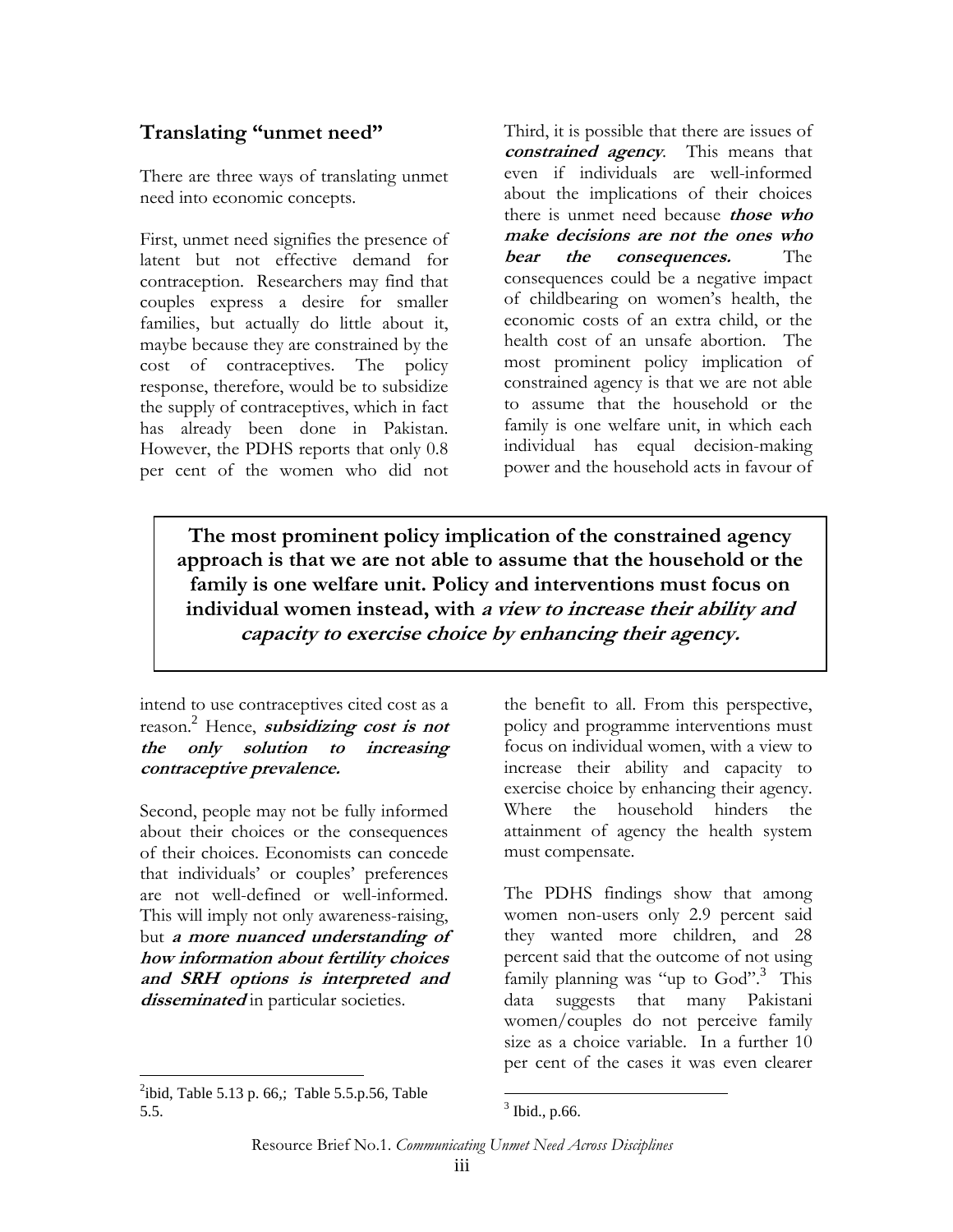that women did not have agency, as they explicitly reported that their husbands objected to contraceptive use.

In short, the concept of "unmet need" that is used by the SRH community does not sit well with economists, whose approach is based on assuming a world in which individuals express their priorities through the choices they make. However, **economists are willing to concede that choice may well be constrained by the lack of information and restricted agency on the part of individuals.** 

family planning messages in the mass media, might not in themselves lead to reducing "unmet need". For family planning to become a real choice, there ought to be a deeper engagement through programmes that deal with restrictions on agency, including intra-family issues in decision-making, behavioural assumptions and the role of uncertainty about future events.

For policy advocacy too it might be better to focus on a series of sub-messages about the multiple factors, including information and agency constraints, that ultimately

**PDHS data suggests that many Pakistani women do not perceive family size as a choice variable. Among ever-married women of reproductive age 70% are not currently using contraception. Out of these women, 28% cite the will of God, and 10% cite husband's objection among the reasons for non-use of contraceptives now and in the future. In other words, they do not perceive themselves as having enough agency to plan their pregnancies or limit their family size.** 

## **Lessons for SRH analysis and advocacy**

Subjecting SRH terms to the rigours of another discipline – namely economics – yields potentially valuable analytical insights. Specifically, "unmet need" covers a range of decision-making conditions and behaviour that may not be easily tackled within a theoretical framework that is based on individual choice. This is in line with the emerging understanding in SRH that relatively simple responses such as the cheap and easy availability of contraceptives, and

contribute to what has come to be recognized as "unmet need". It is better to steer the debate away from a language that suggests easy solutions. In the absence of the necessary nuance a policymaker outside the SRH community might conclude that the "need" for family planning is already well-articulated, and that all that is required is some additional provisioning. As most SRH professionals know, nothing could be further from the truth.